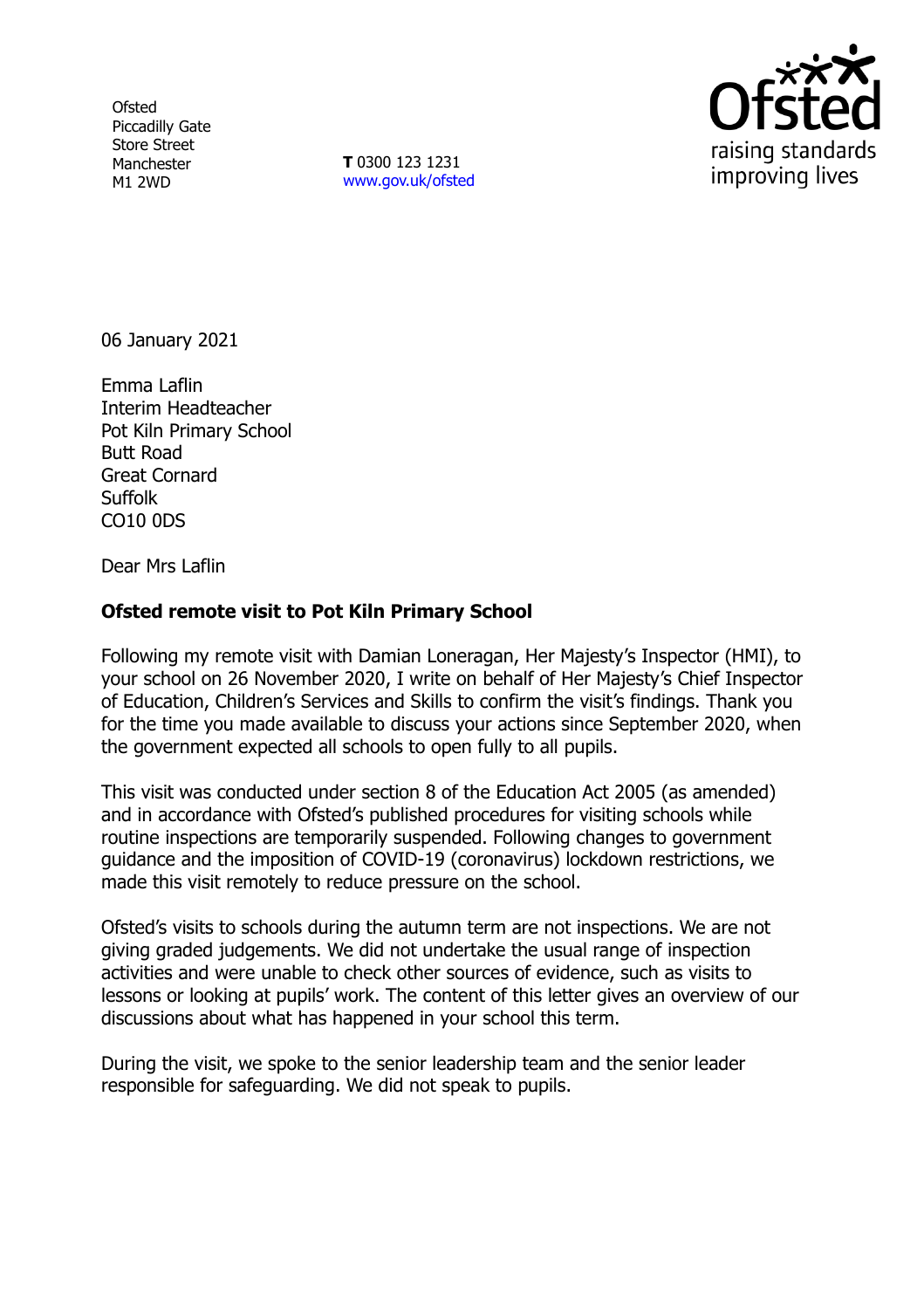

## **Context**

Her Majesty's Chief Inspector of Education, Children's Services and Skills is leading Ofsted's work into how England's education system is managing the return to full education for pupils, following an extended break in formal schooling due to the COVID-19 pandemic.

In undertaking this focused work, HMI are visiting a broad range of schools. HMI will visit a sample of:

- approximately 1,200 schools across all Ofsted grades (outstanding, good, requires improvement and inadequate)
- maintained schools, academies and free schools, special schools and centres of alternative provision, including those in cities, and coastal, town or rural communities.

The information from this visit will feed into Ofsted's national reporting so that the insights can be shared with the government and the education sector. We did not find any significant concerns during the visit. In such a case, an inspection report would be published on our website and available to parents and carers.

We did not consider your response to COVID-19 during the spring and summer terms 2020, when the school was not open to all pupils.

## **From this visit, inspectors noted that:**

- As a school, you organise your classes into 'bubbles'. Since September, no bubbles have been sent home and a very small number of pupils have been required to self-isolate.
- **Pupils are studying the usual range of subjects. You have checked to see if** pupils have any gaps in their learning and are using this information to design your 'recovery plan'. Teachers use this plan to teach new priorities in your English and mathematics curriculum.
- Reading has been given a higher priority in school. You have identified that younger pupils need additional support with their vocabulary and older pupils require help to develop their stamina for reading. You have increased the amount of time pupils have to read in school and purchased new books to increase pupils' access to quality texts.
- Assessment checks in mathematics have identified common gaps in learning across the school, including the four operations and fractions. You have adapted the mathematics curriculum. Planning is in place to help pupils catch up.